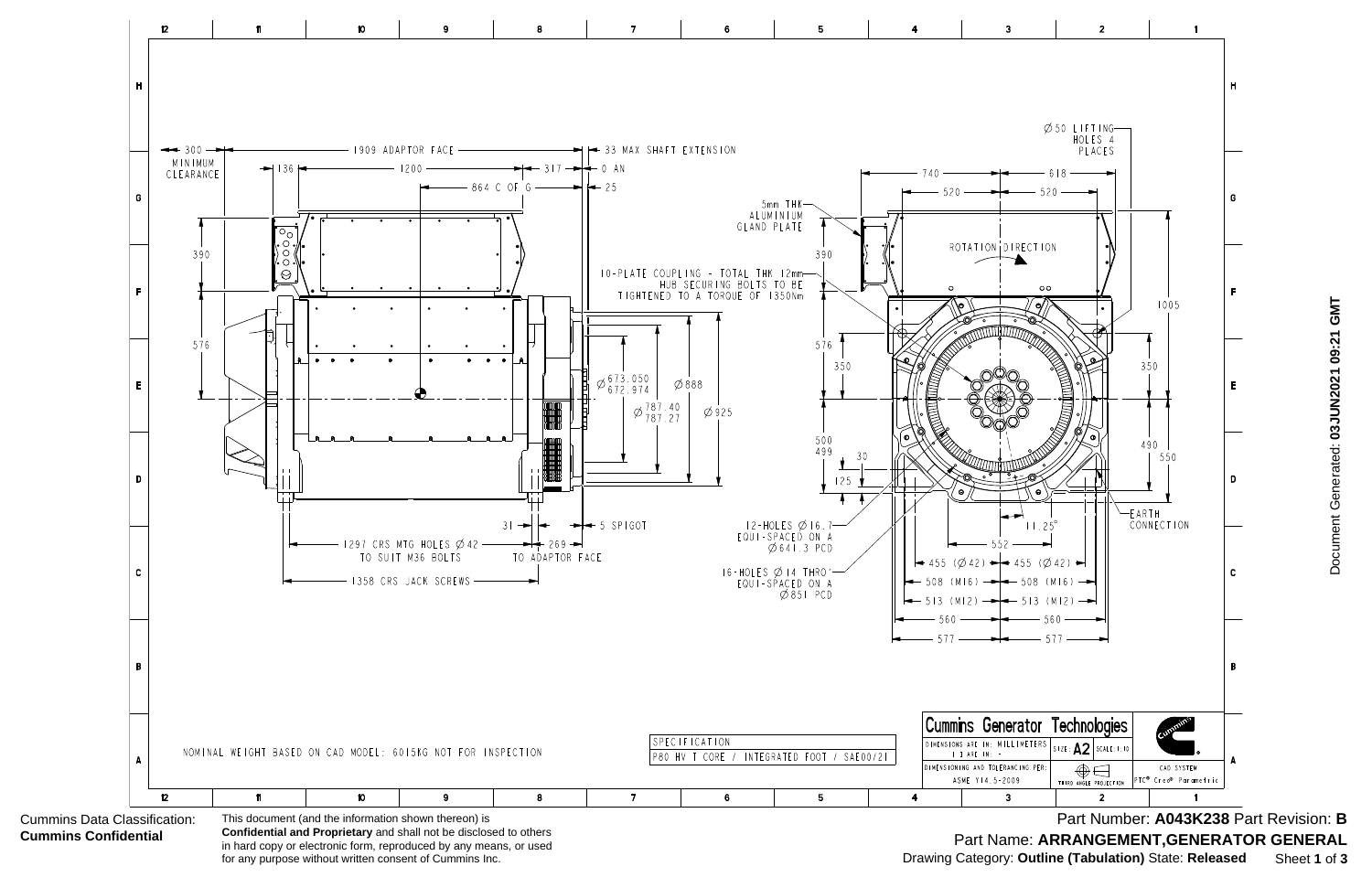Cummins Data Classification: **Cummins Confidential**



**Confidential and Proprietary** and shall not be disclosed to others in hard copy or electronic form, reproduced by any means, or used for any purpose without written consent of Cummins Inc.

Part Number: **A043K238** Part Revision: **B** Part Name: **ARRANGEMENT,GENERATOR GENERAL** Drawing Category: **Outline (Tabulation)** State: **Released** Sheet **2** of **3**